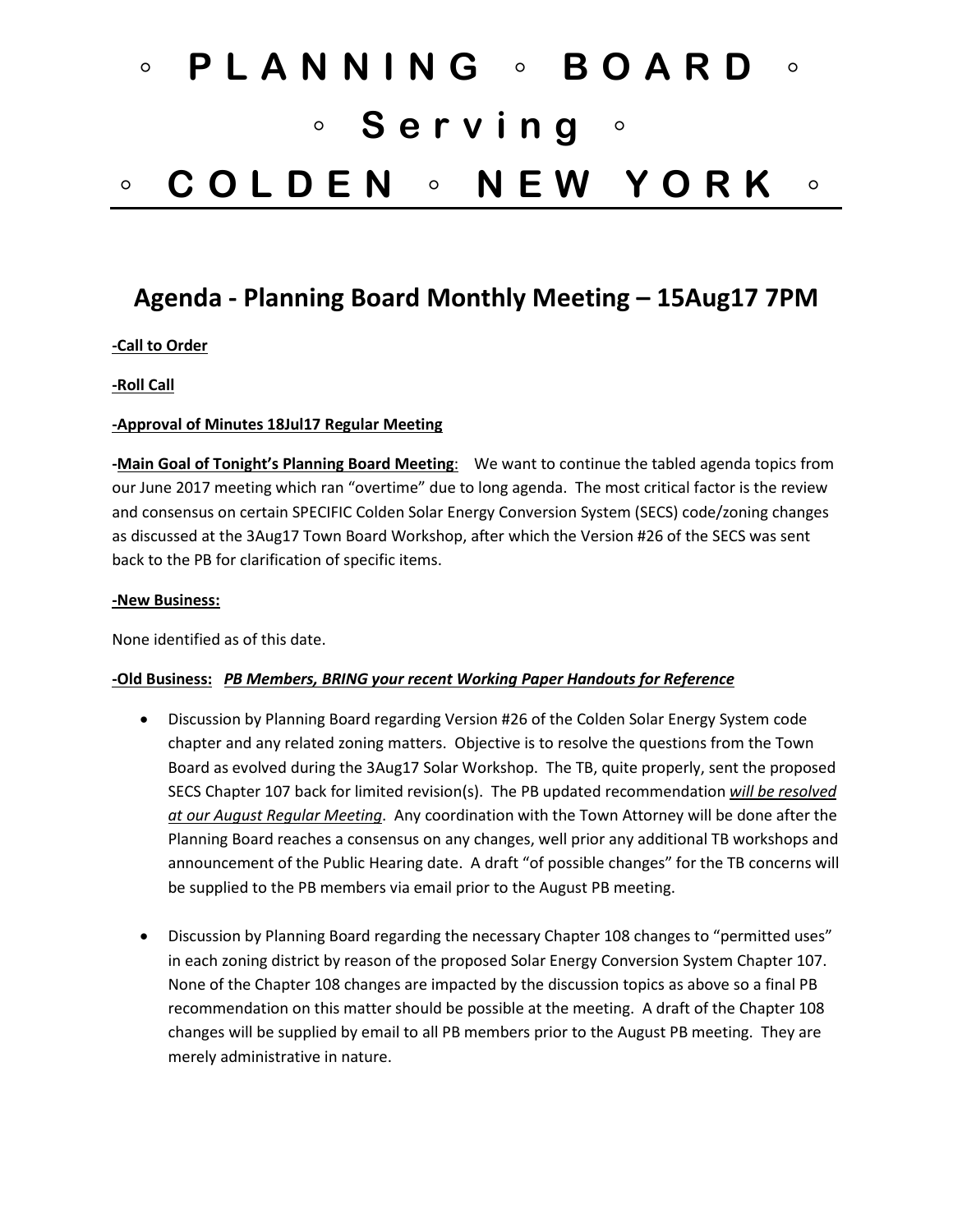- Discussion by Planning Board regarding our recommended changes to the prior Fines & Fees Schedule (Rev#4) as sent to the Town Board under a Planning Board recommendation of 12Apr17. Additionally, Jesse has previously indicated that the TB, and/or Code Enforcement, had one other change which was desired. We want to resolve both of these matters at our August PB meeting.
- The Town Board Resolution for CEC Benchmarking that was passed at the July meeting resulted in an approval by NYS; thus, this High Impact Area is complete and data processing is underway; Walt is coordinating with UBRI on remaining data elements needed for the actual "work" under the benchmarking task(s).
- The Town Board Resolution, passed at their July meeting, for using the Colden Unified Solar Permit (USP) in our Solar Energy Conversion System permitting process, has resulted in a preliminary approval by NYS & NYSERDA; Walt is getting two additional administrative forms completed in conjunction with the Supervisor's Office, and will supply those to UBRI and NYSERDA when available this week. Upon sending that transmittal, this High Impact Area will be complete and the stipend should be processed for the benefit of Colden's citizens.
- CEC Update on Code Enforcement Training High Impact Area; progress is disappointingly slow with still no definitive schedule set for the "training" session to kick that off. Coordination will continue. Therefore, no progress on this High Impact Area to report. When scheduled training seminar attendees will be JohnK, GerryP, BobbyW and WaltK.
- Report back *and final discussions* on Temporary Sign from June and prior PB meetings. If a decision to move forward, this recommendation will need to be drafted and passed by the Planning Board at our September 2017 Regular Meeting. So, in August Planning Board will review comments from PeteN; discuss concerns to determine final Planning Board action item for this sign issue. Code Enforcement input is desired also. {10 mins, Pete and Rich)
- Continued Accessory Structure/Use Discussions Bobby will present any new findings relative to similar nearby Towns code similarity to Colden's regulations. Review concepts between existing Colden code and discuss as to it certain changes should be made to the existing code for some districts. Discussion; after determination of interest, set up subcommittee to review and consider alternatives as appropriate. Discussion with Code Enforcement on issue continues from last meeting. This matter includes the "Tiny House" movement as well as the "Treehouse" movement that has impacted some towns already in NYS since Zoning usually does not cover these structures.
- Continued discussion regarding Animals in certain zoning: Code §108-Various At the June meeting the Chairman requested that the board members think about this longstanding matter and come to a consensus IF the Planning Board should consider and/or recommend any changes to the existing Zoning on this topic and present them in August to the PB members. Absent that we shall consider this matter closed unless future action warrants.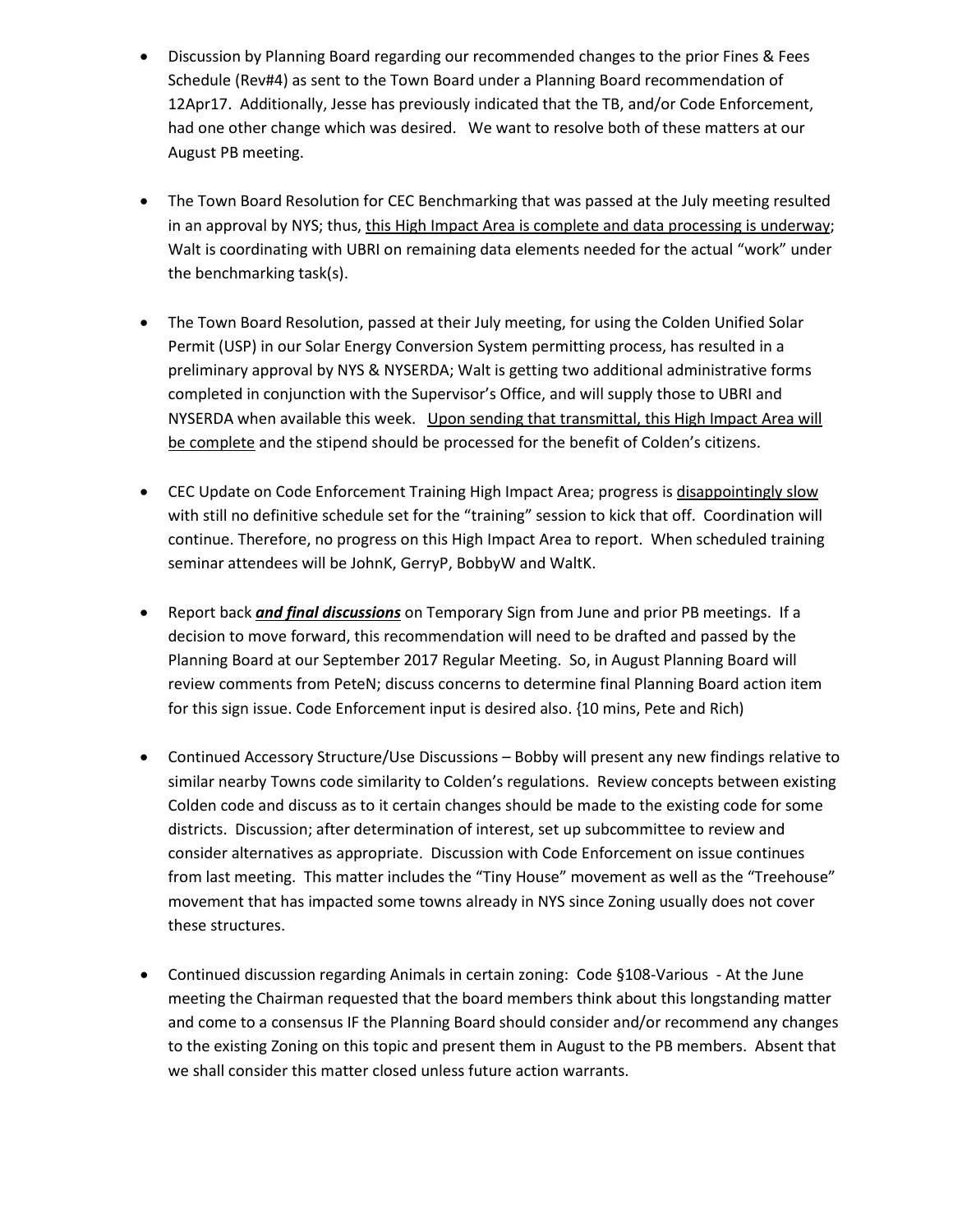- SUP Recommendation Status: The Janis Kidd Kennel SUP had the Public Hearing at the August TB meeting; the comments from the public were considered, and the TB took action. The SUP was approved. The Farish Kennel SUP is still being reviewed by the TB. PB recommendations have been supplied on both of the Kennel SUP applications.
- Press Change of Use Recommendation Status: The Press COU, including the PB recommendation, was reviewed by the TB at the August TB meeting, and action was taken to approve that change of use.
- NYSEG Roadside Distribution Power Line Tree Thinning Activity *still no obvious activity* by contractor in Colden so will determine status once again on this schedule. "Asplundh Tree Expert Co." will be contractor doing work. (Walt)
- Town of Colden Highway Department Solar Panel CEC Initiative Update Walt will update the Board on the activities related to this ongoing possible initiative in Colden based upon the 22Jun17 meeting with Solar Liberty at Town Hall. PB Attendees at that meeting were BobbyW and WaltK. This item is a longer term action which may relate to a CEC High Impact Area milestone; Walt is addressing possible funding opportunities outside of the NYSERDA funding to make sure the Town Board is aware of all likely alternatives researched by the Planning Board.
- Possible revisiting of the existing Colden Kennel code and to consider changes if consensus is that the existing code is overly burdensome for non-commercial private dog owners. There is some support for making private, non-breeding, dog owners having a different permitting process than the existing 3+ dog limit Special Use Permit process; the counterpoint is that permitting as it exists is probably appropriate and needed for commercial and/or active breeding kennels and other kennel related ventures such as boarding, etc. Discussion on this reopens an earlier recommendation from several years ago that was sent to the Town Board. Subsequently, perhaps even that approach needs reconsideration due to the passage of time and different conditions of late. It seems that control of barking is a Dog Control Officer matter and probably does not require adoption of a "noise ordinance" for Colden.

### *Items Planned to be deferred in August:*

• *{Continuing activity into 2017}* In the past we have had several briefings from the Erie County Department of Environment and Planning (EC DEP) staff dealing with the Erie Niagara Regional Framework which is a prescriptive planning initiative at the regional WNY level. The UB Regional Institute has created a parallel plan called One Region Forward which is a different look at how the future of WNY can be structured. At the Planning Board January 2017 meeting the UB staff gave short presentation on One Region Forward which is a non-prescriptive plan that is more goals oriented. During 2017 the PB has a goal to review the UB plan to determine if we would like a more detailed in depth presentation at a 2017 PB meeting. In January 2017 PB members